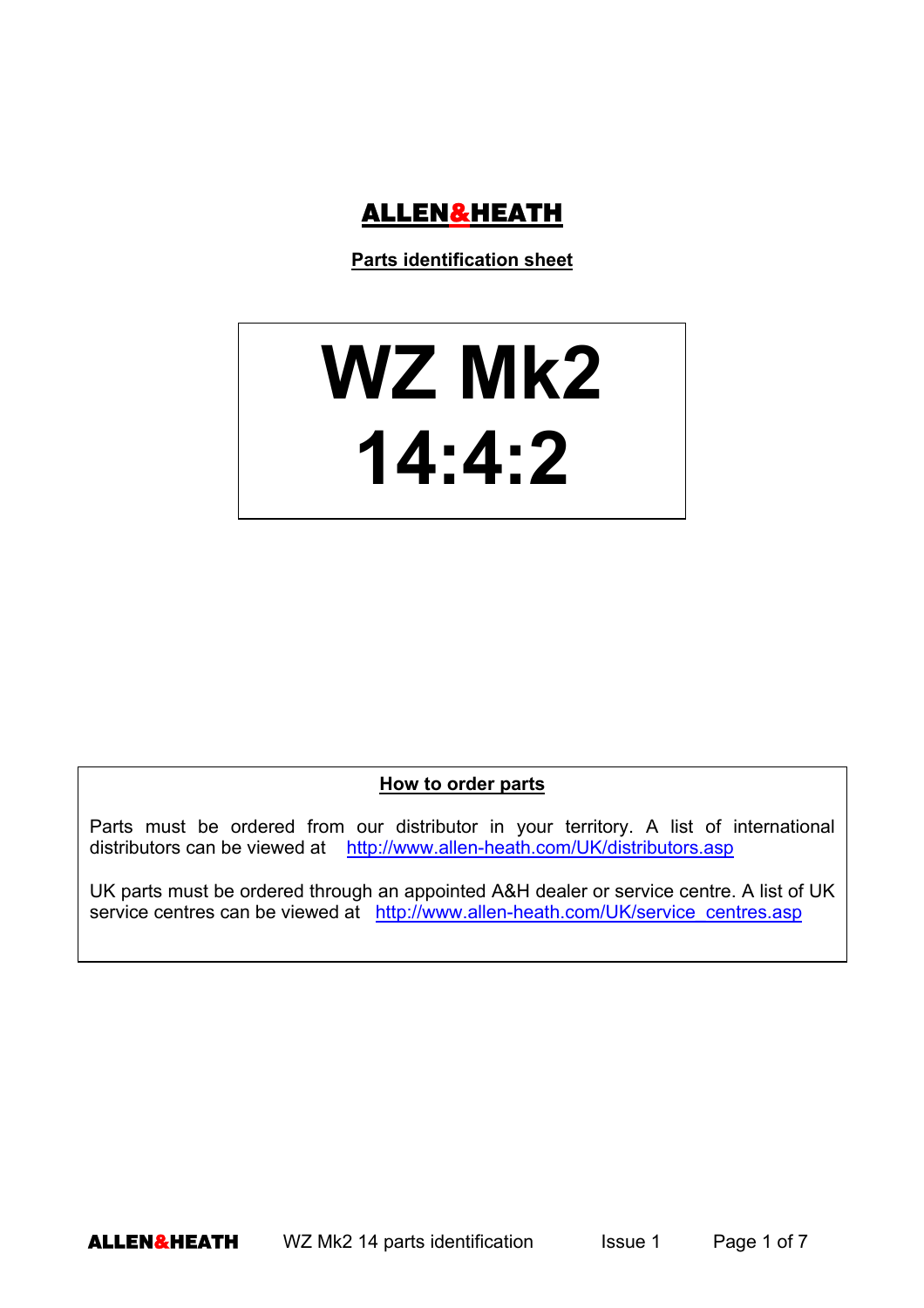## **POTS FADERS & KNOBS:**

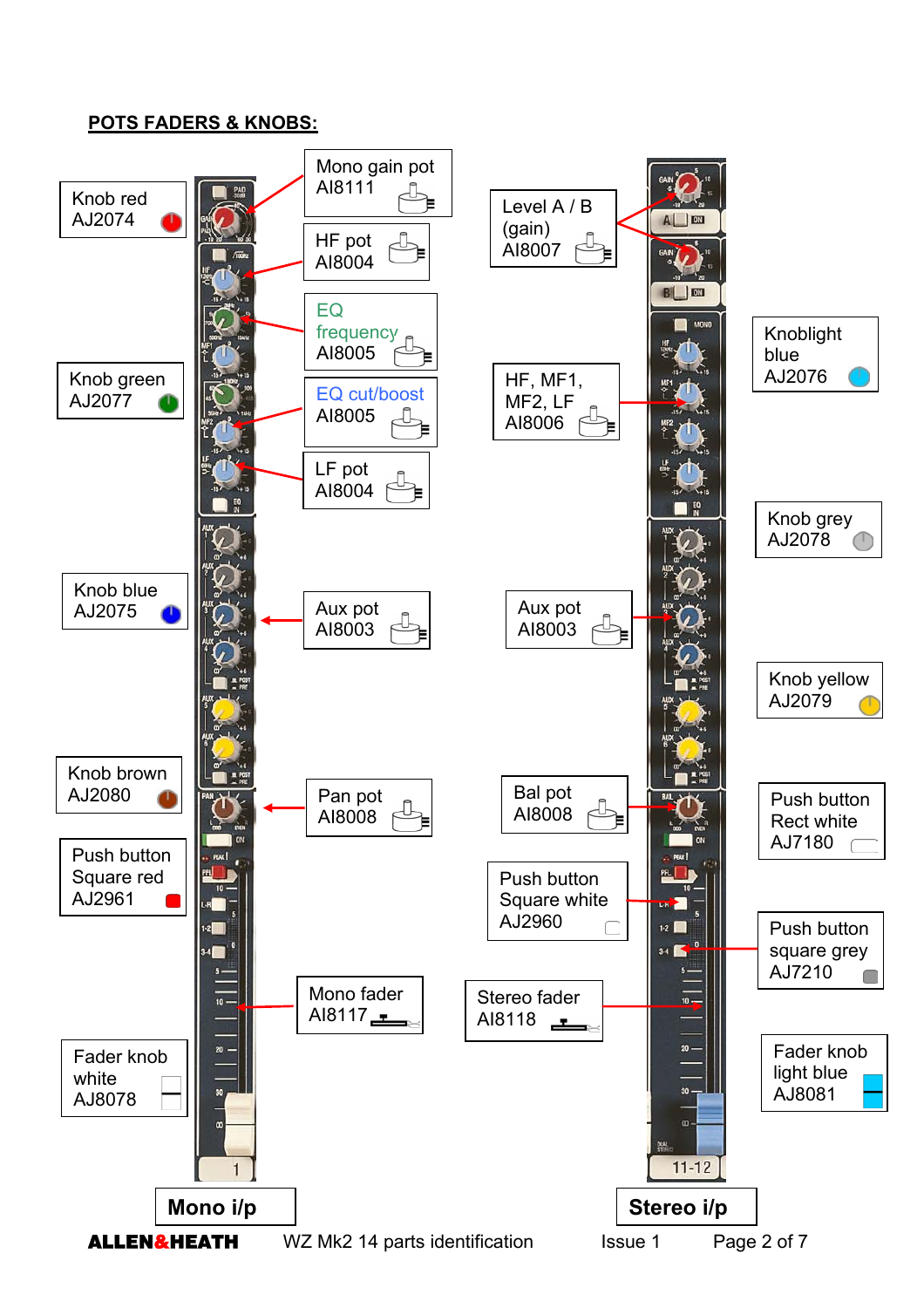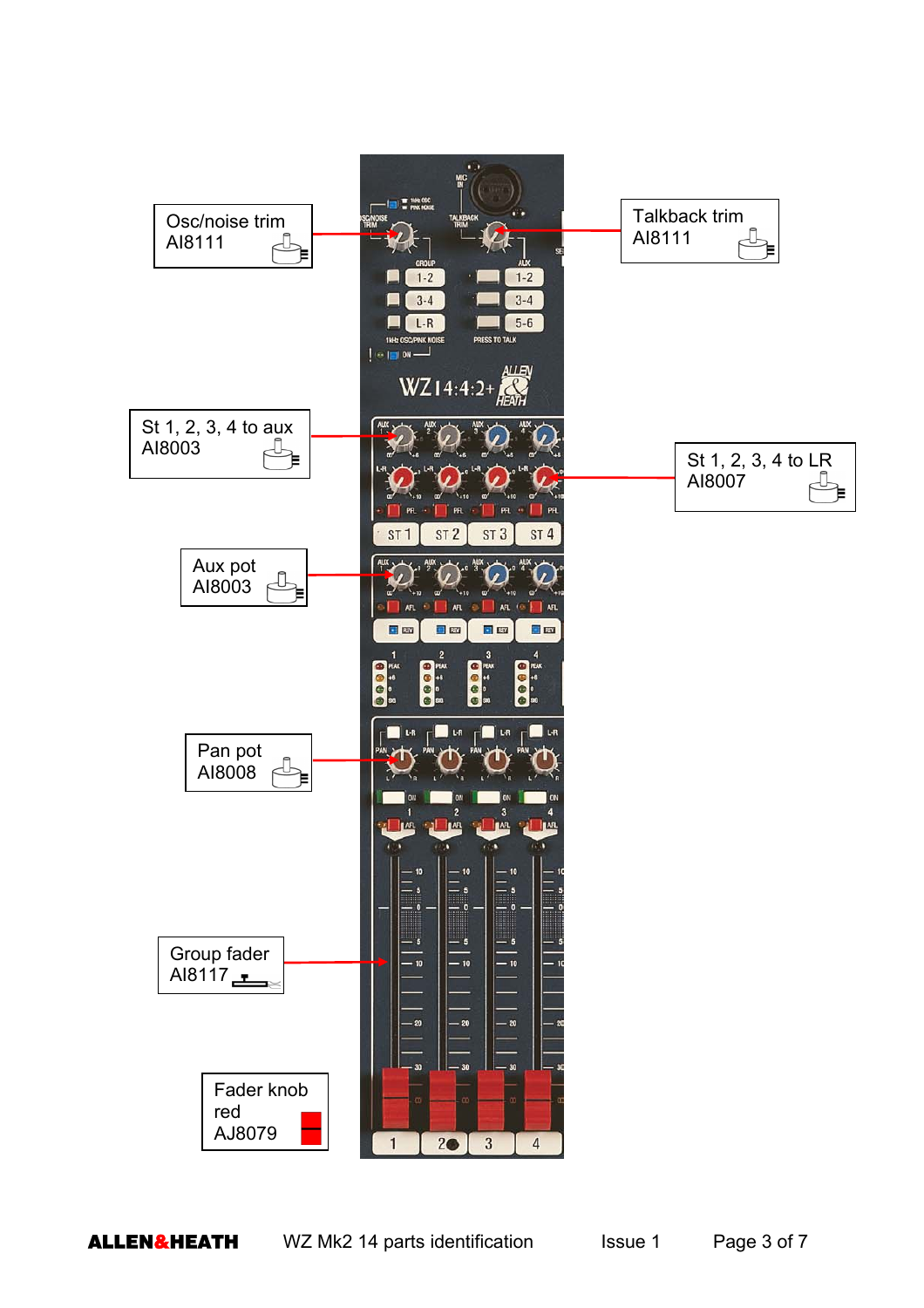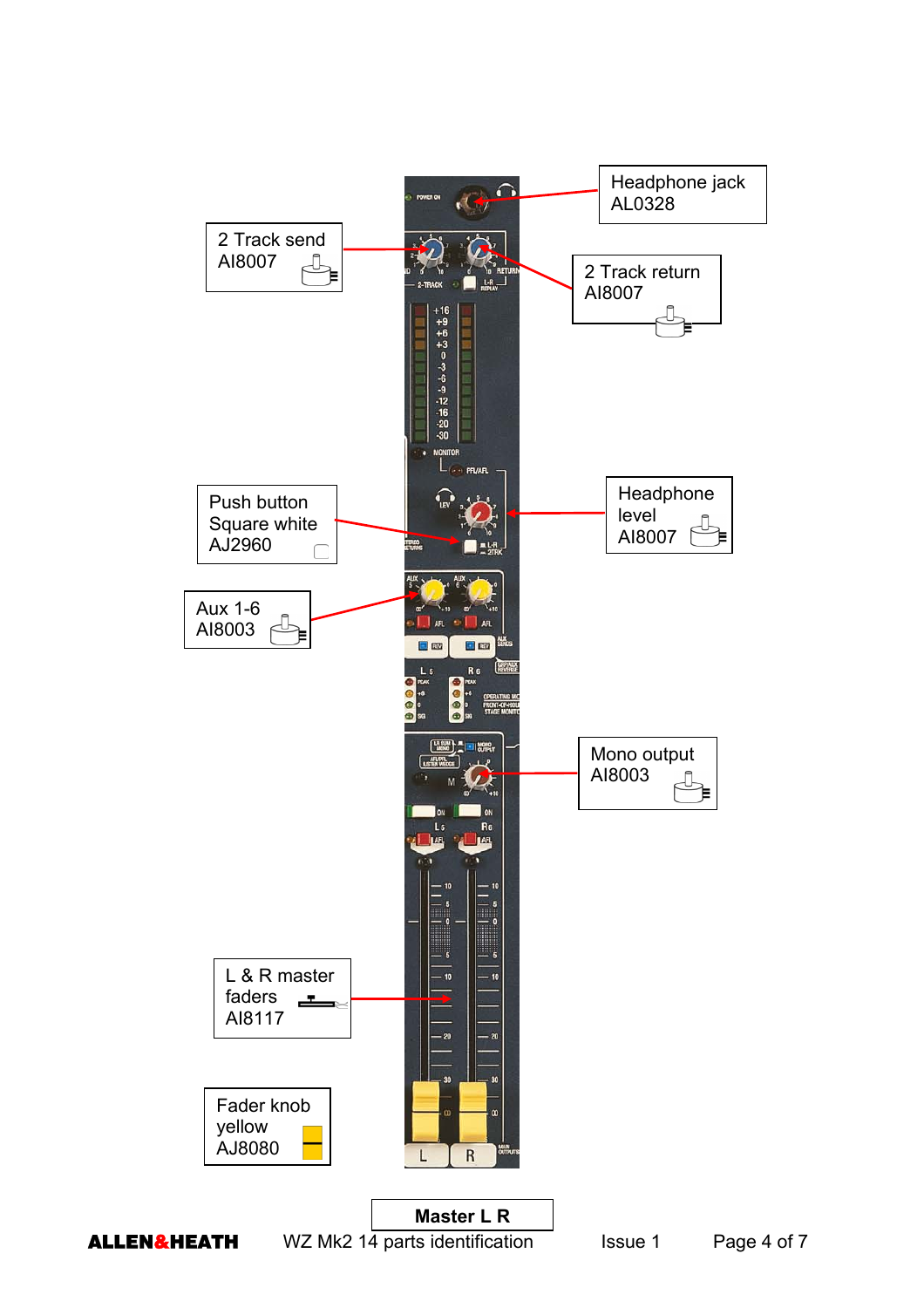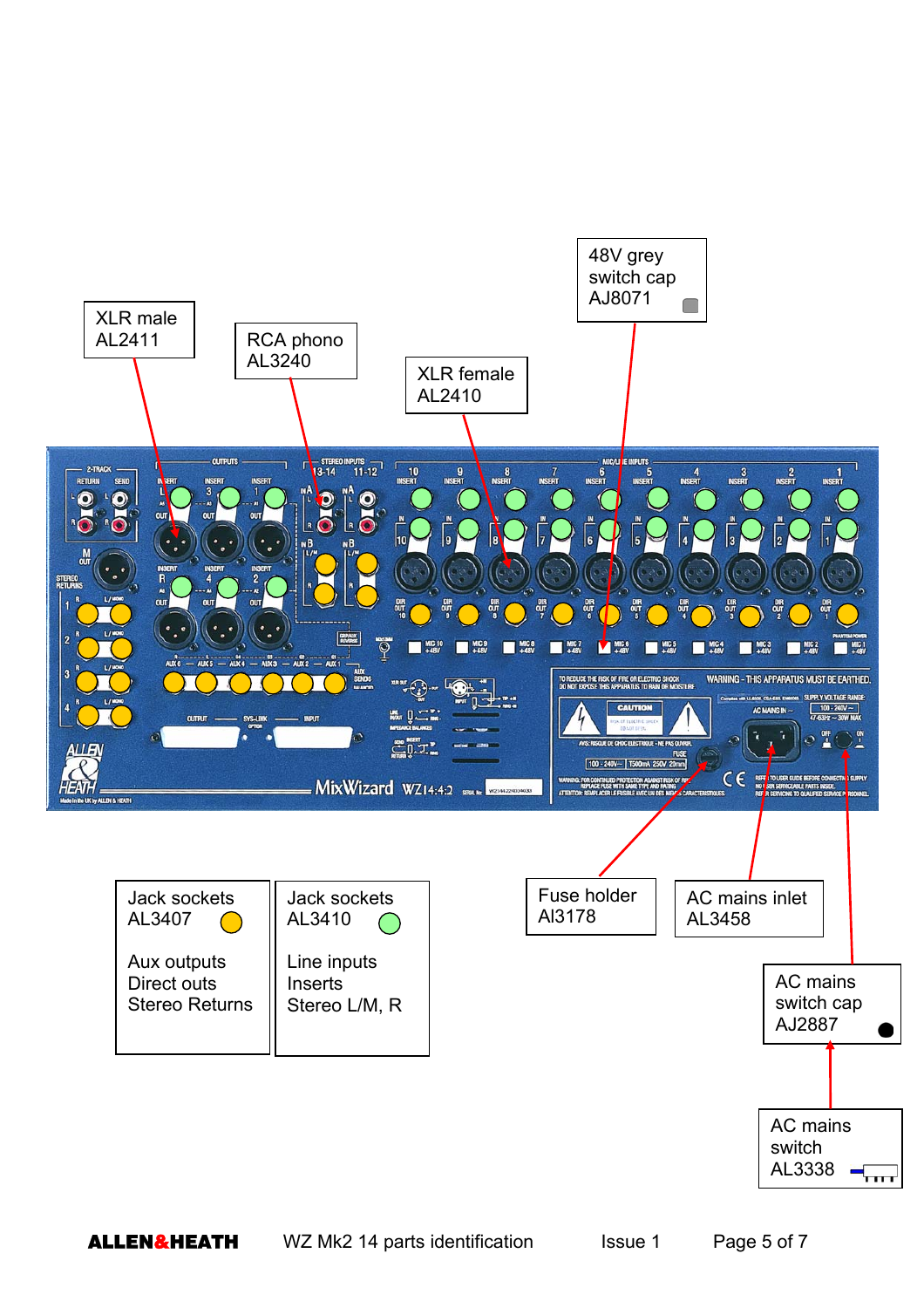## **INTERIOR PARTS:**





Group 1 002-428 Group 2 002-454 *X* Group 3 002-429 Group 4 002-454 *X*